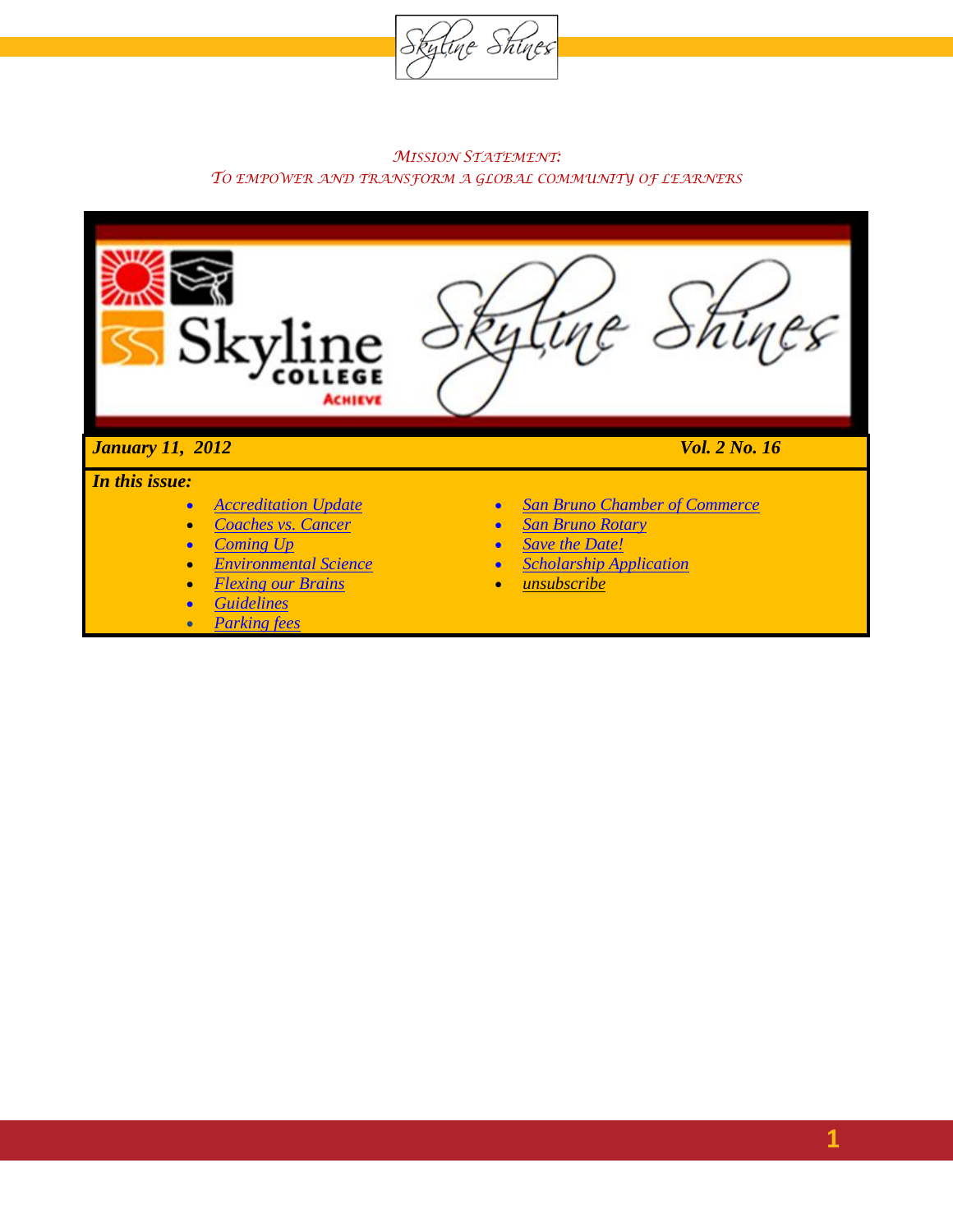

### **Flexing our Brains!**

<span id="page-1-0"></span>As part of its commitment to ongoing professional development, Skyline College held its spring Flex Day training for faculty on Thursday, January 10 and Friday, January 11, 2013. Faculty and staff returned in the new year to a robust Flex Day schedule of interesting workshops and activities. Under the leadership of Professor Nina Floro, chair of the Professional Enrichment and Development Advisory Committee, the rich schedule of workshops included many topics of interest.

- Professor **Karen Wong**, SLOAC Coordinator led an informative workshop on **Documenting Assessment Efforts with TracDat,** a user friendly database that was acquired to help faculty and staff manage the SLOAC process and determine how assessment results can inform subsequent instruction and services.
- **Anjana Richards**, Director, Workforce Grants and Services, **Lorrain DeMello**, Counselor in the Career Advancement Academy program and members of the **Career Ladders Project** led a discussion on the use of **Stackable Certificate Models** intended to help students, faculty and employers navigate options for pursuing career technical education and employment. A separate workshop addressed the **Career Advancement Academy Model** and how the develops and institutionalizes them.
- **Dr**. **Harold Berrero** trained faculty in staff in rescue breathing and or Basic Cardiac Life Support - CPR and the use of the **Automated External Defibrillator (AED)** that you see posted throughout the college campus buildings.
- Campus Safety Chief, **Rob Dean** and Campus Safety Officer **Paul Barbosa** conducted an interactive workshop on **Personal Safety on Campus.**
- Accreditation Co-Chairs **Dona Bestock** and **Christine Roumbanis** led the workshop for the accreditation self-evaluation writers in making revisions to the drafts.
- **Professor Bridget Fischer** hosted a workshop on **Using Web Access to Administer and Get Instant Assessment Data.** Faculty learned how to configure their quizzes and run valuable reports using Web Access.
- **Terri Sofarelli and Carmelina Borg** hosted a **Film Screening and Discussion of** *Miss Representation:* **Using the Film as an Instructional Tool.**

The College Administration hosted a lunch to celebrate and thank the committed Skyline College faculty and staff. Today, faculty and staff will meet in the various division and department meetings.

The next Flex Day will be held on March 8, 2013.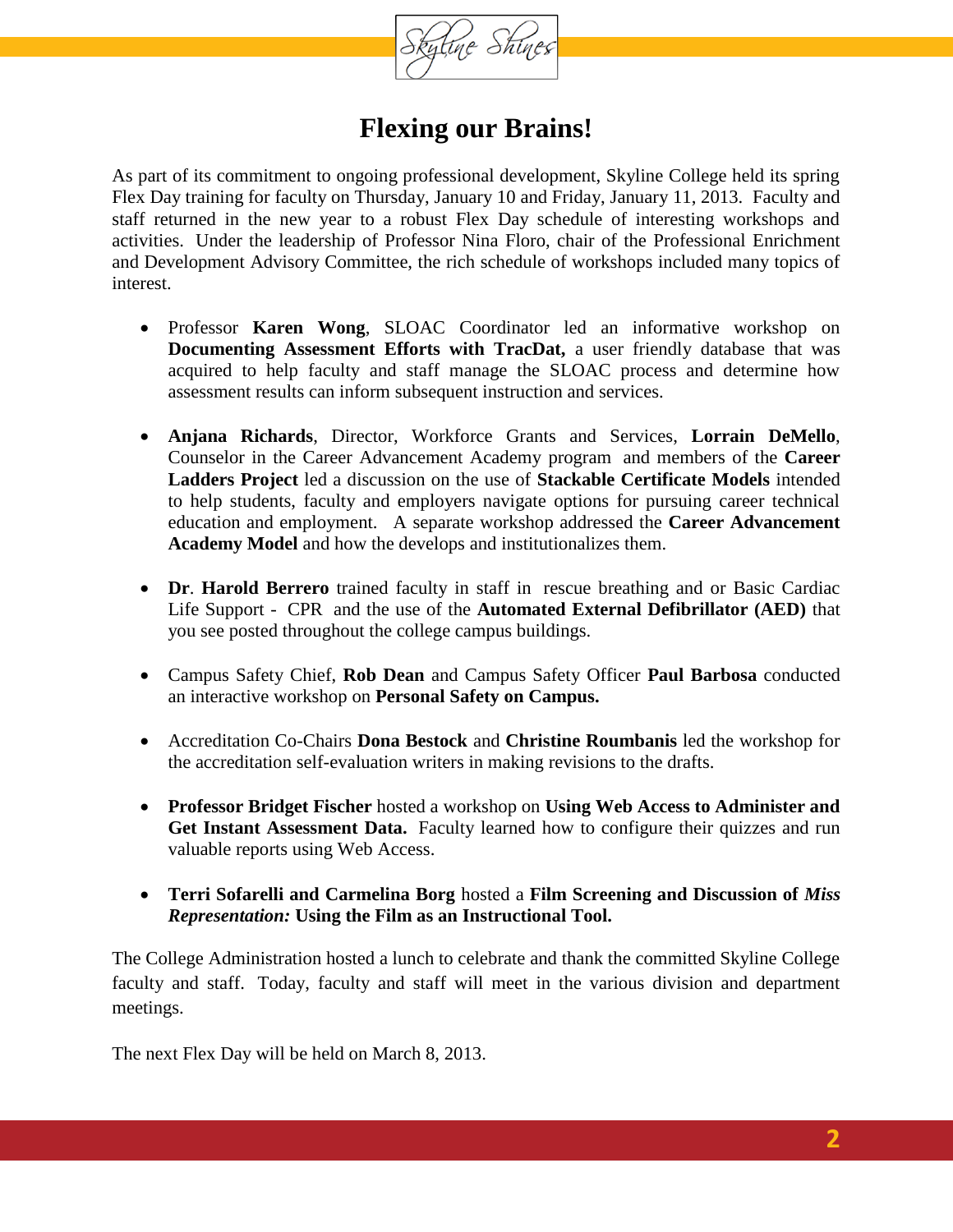

## **Scholarship Application Available Now**

<span id="page-2-0"></span>Please help spread the word to students that scholarship applications are now available! The deadline to submit an application for a scholarship is February 14, 2013 at 6:00pm. A personal statement and letter of recommendation is required with each application.

The application can be found on the website at [www.skylinecollege.edu/financialaid/scholarships.php](http://www.skylinecollege.edu/financialaid/scholarships.php)

Please contact the Financial Aid office at [shetayac@smccd.edu](mailto:shetayac@smccd.edu) or (650) 738-7011 with any questions.

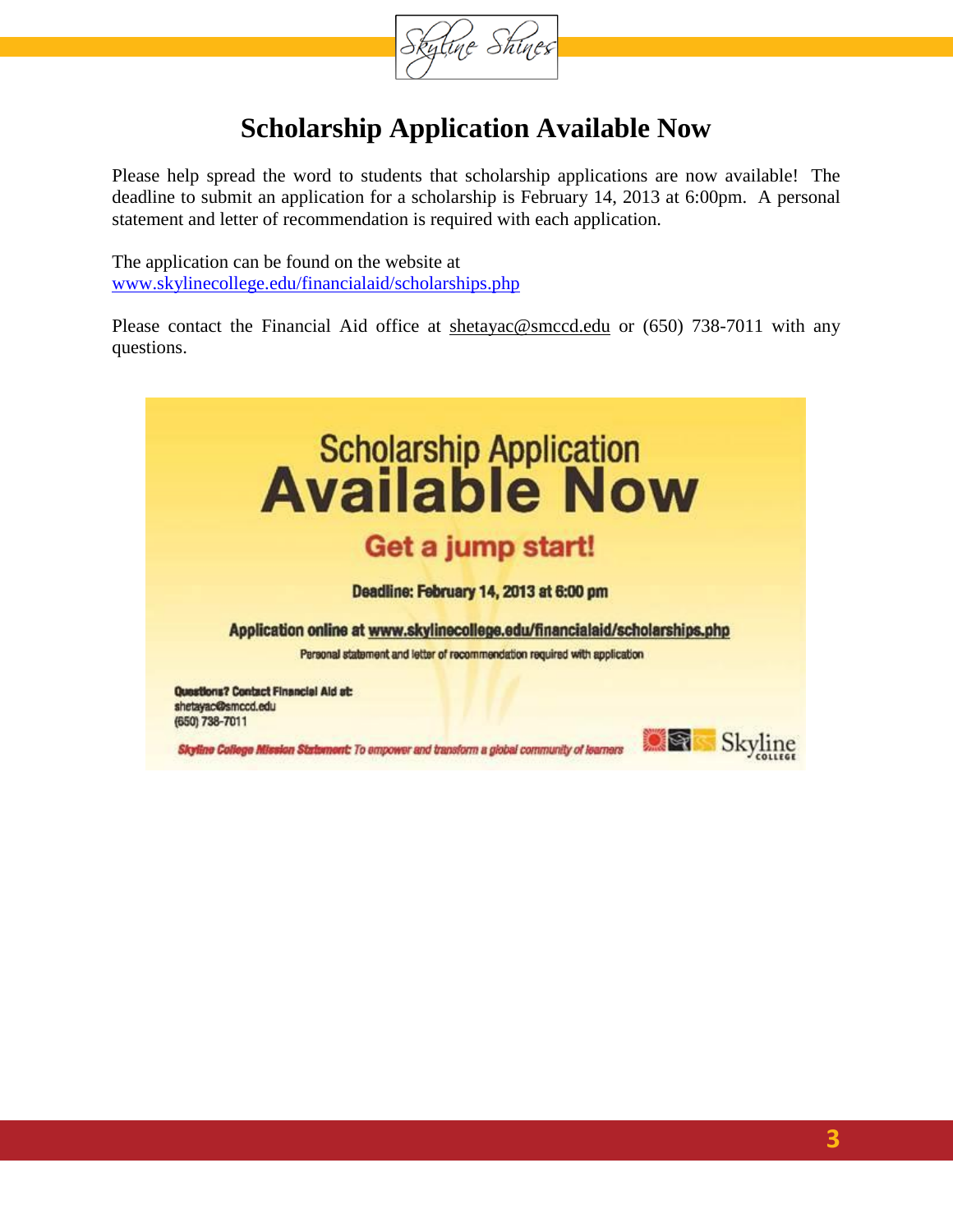

## <span id="page-3-0"></span>**Skyline College Hosts San Bruno Chamber of Commerce State of the City Address and Installation of Board Members**



*New Board members look on as San Bruno Chamber of Commerce President, Kirsten Pinocho of Recology receives gavel from Mayor Jim Ruane.*

Over 100 community members attended the San Bruno Chamber of Commerce Installation of Board members and State of the City Address by Mayor Jim Ruane on Monday, January 7, 2013. The event was held in the Dining Hall and allowed Skyline College to demonstrate its commitment as a community partner and highlight its Events and Conferences Initiative.



*The 2013 San Bruno Chamber of Commerce Board of Directors.*

Thank you to Kirsten Pinochi and Jamie Monozon of the San Bruno Chamber of Commerce for thinking of Skyline College. Thank you to Pacific Dining for the delicious catering, Theresa Tentes, Kevin Chak, Public Safety, David Haw and the facilities crew for making the event a beautiful success.

<span id="page-3-1"></span>*Photos by Helen Hueg.*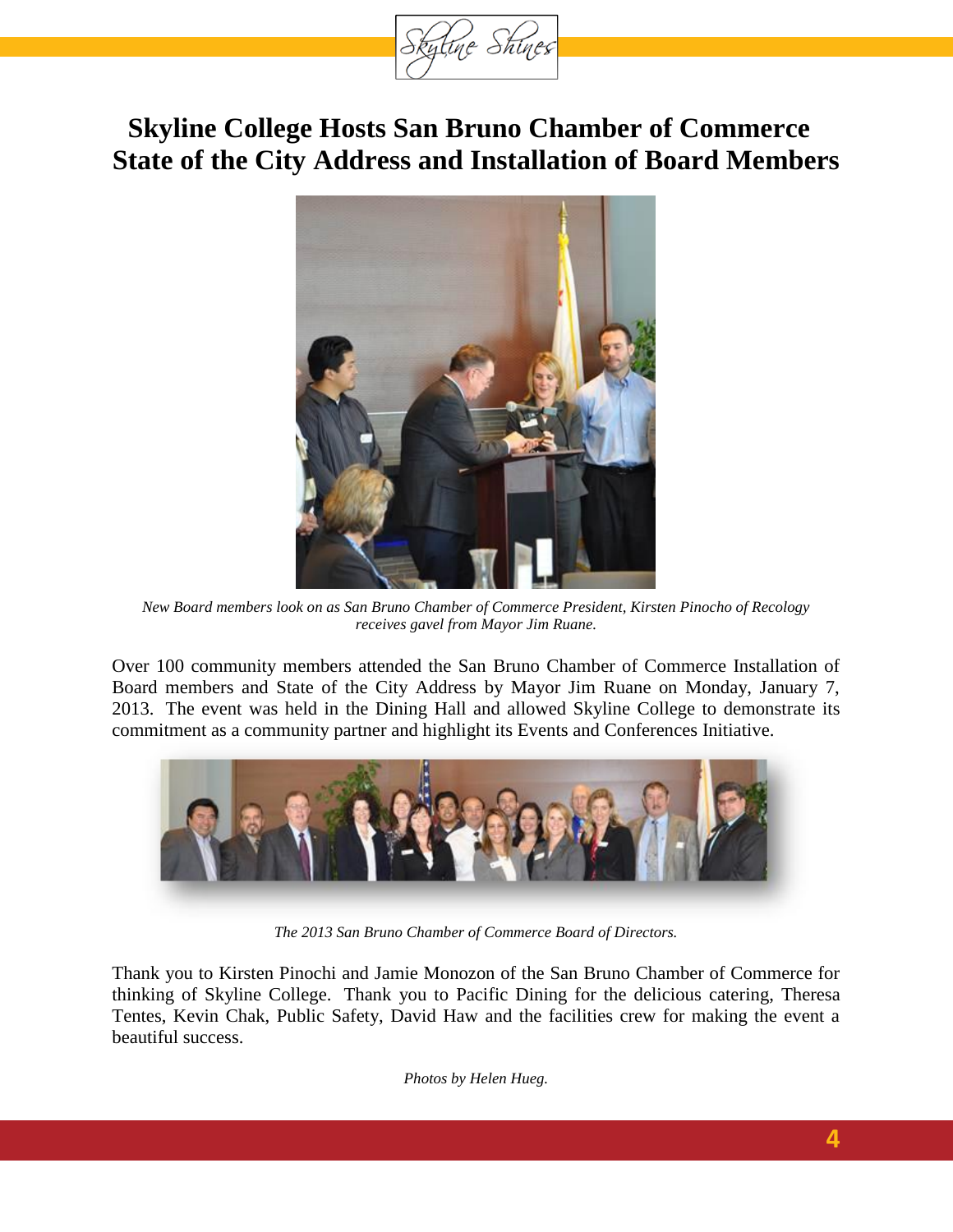

### **Skyline College President admitted into the San Bruno Rotary**



*Emile Hons, Kirsten Pinochi and Regina Stanback Stroud*

Dr. Regina Stanback Stroud was recently admitted into the San Bruno Rotary club. The Rotary is an organization of business and professional people united worldwide who provide Humanitarian service, encourage high ethical standards in all vocations, and help build good will and peace in the world.

The Rotary meets every Wednesday and noon at the Ranchero Inn Best Western Café. The San Bruno Rotary has a long history of supporting Skyline College through scholarship donation.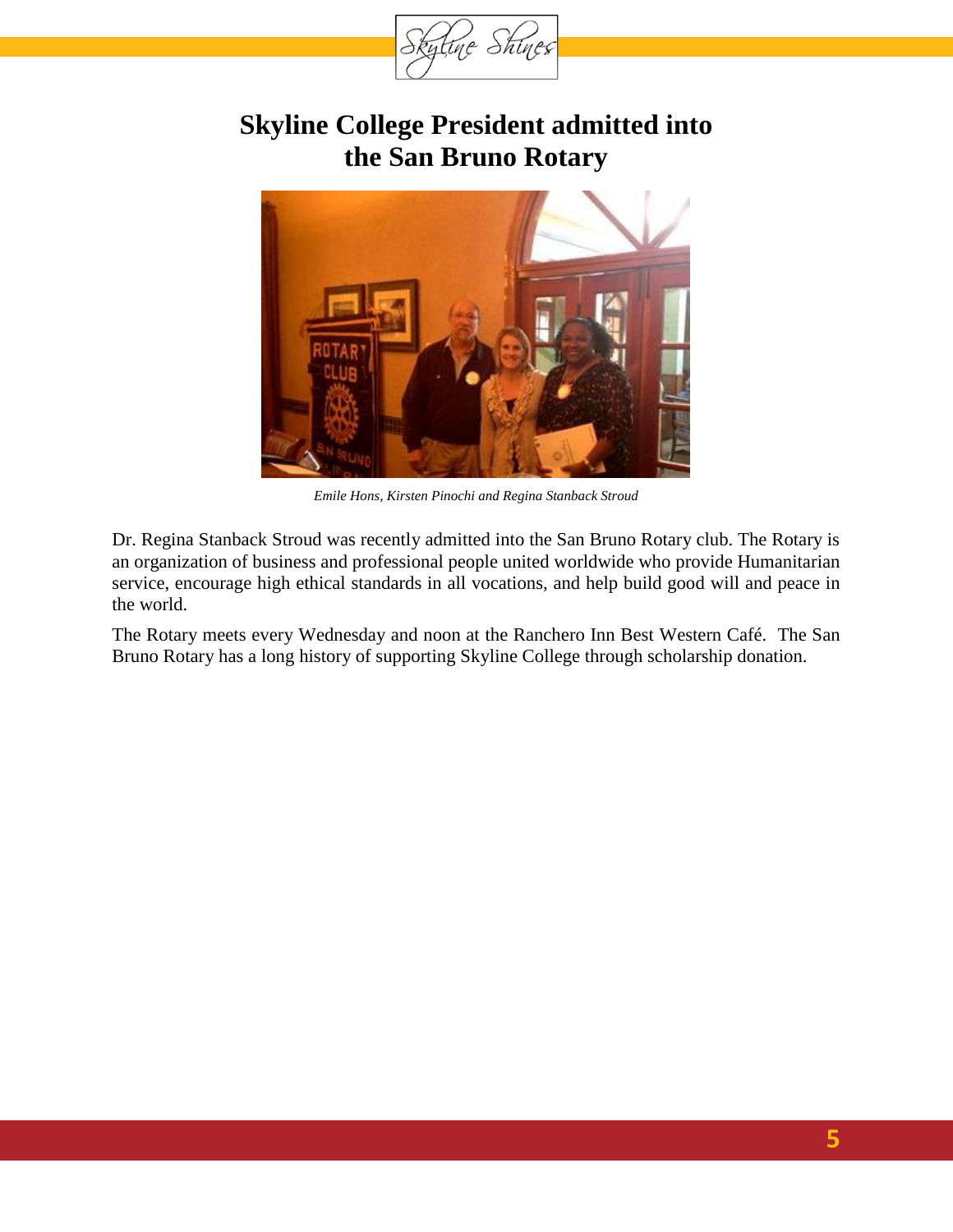

### **BACC Benefits Access for College Completion**

The Benefits Access for College Completion initiative is a result of a grant and has resulted in a partnership between Financial Aid and SparkPoint to connect students to financial resources to assist in paying for health care, food and other living expenses to assist them in completing their higher education goals. Stay tuned for an upcoming open house to learn more about BACC and how students can be better resourced.



**B.A.C. Benefits Access for College Completion** 



Are You Struggling to Pay Your Bills?

**Get Assistance Today!** 

The Financial Aid Office & SparkPoint can connect you to financial resources to help pay for health care, food & other living expenses.

#### **HOW**

Attend a workshop (select one):

- Every 1st and 3rd Tuesday of each month 11  $am - 1 pm$ Room 1218 Feb 5 - May 14, 2013
- · Every Wednesday  $1pm - 4pm$ Library Computer Lab Jan 30 - May 15, 2013

#### OR

Schedule an individual appointment



BUILDING  $\mathbb{H} \parallel$  FLOOR 2  $\parallel$  ROOM  $1219\parallel$  3300 COLLEGE DR  $\parallel$  SAN BRUNO–CA\_94066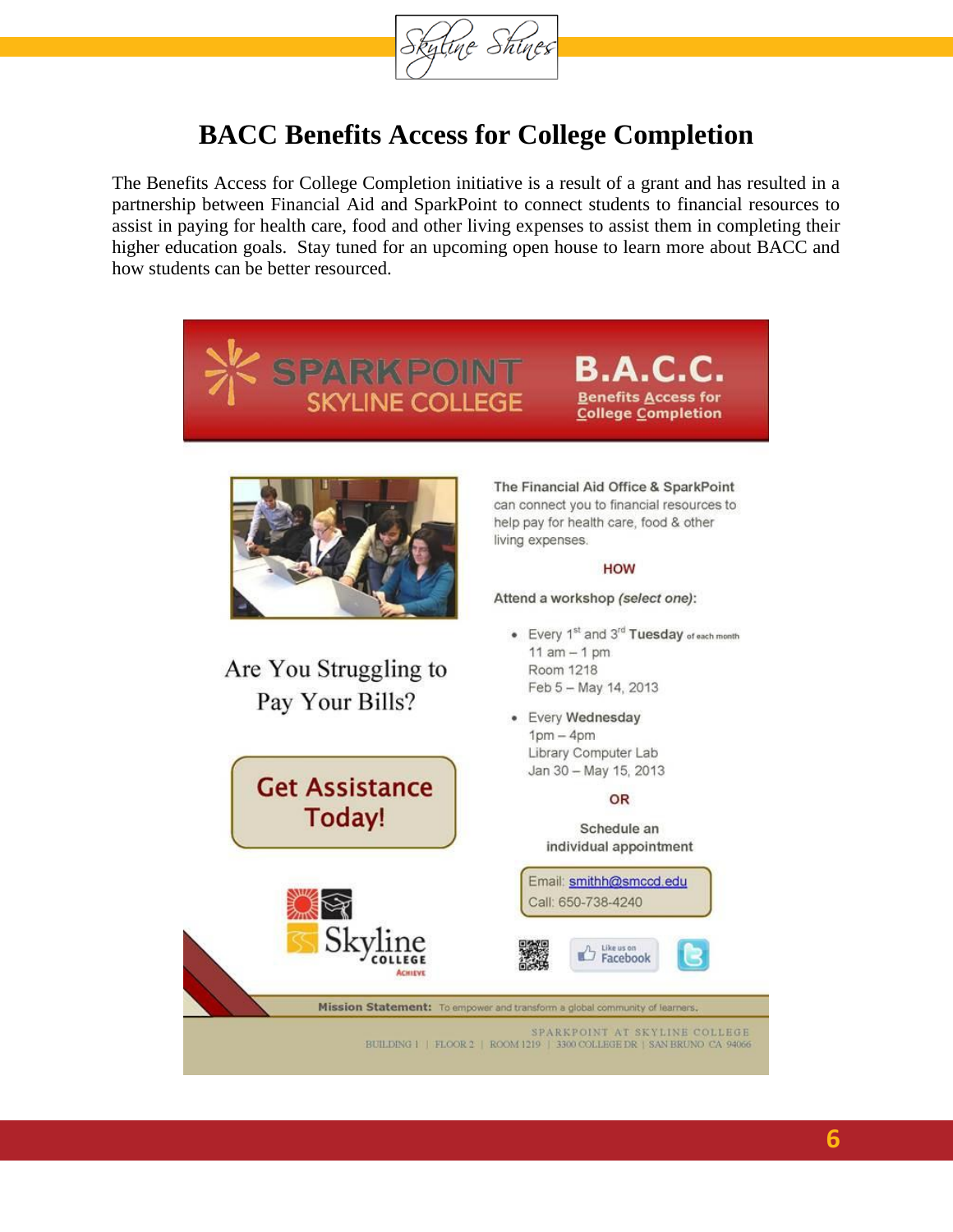

#### **Accreditation Update**

**Self-Evaluation** - The writing committees have been hard at work preparing a draft of the selfevaluation. The draft will be posted on January 17, 2013. All are invited to review the draft and provide feedback to the Co-chairs Donna Bestock and/or Christine Roumbanis. A second College Forum will be held on January 29, 2012. The details will be announced shortly.

**Accreditation Benefits!** One of the benefits of working on the Accreditation Report is that we are able to bring different aspects of the college and district that may be less well known to the surface. One of the items we have come across in considering Standard IV – Leadership and Governance is that of the Professional Ethics Policy. During the course of campus dialogue and self-evaluation, we realized that many on the campus are not aware of the policy on Professional Ethics-- Rules and Regulations 2.21. We thought we would take this opportunity to remind us all of the policy. Please see the excerpt below and look out for more details in the subsequent weeks.

*All District employees shall adhere to the highest ethical standards in pursuing the College District's mission of providing quality educational programs and in managing resources efficiently and effectively. Ethical standards include but are not limited to commitment to the public good, accountability to the public, and commitment beyond the minimum requirements of the law. Each employee group*  has prepared a distinct Code of Professional Ethics for their respective *constituencies, which, as a whole, comprise the Districtwide Policy on Ethical Behavior adopted by the Board.* 

*The Board of Trustees, Administration and classified staff shall act in the best interests of students, the community and the District's mission over other competing interests and shall foster a work/study environment that values respect, fairness, and integrity and is positive, encouraging, and success-oriented. The College District has adopted policies and practices that protect the rights of individuals (Rules and Regulations 2.12); that protect individuals from unlawful discrimination (2.20) and sexual harassment (2.25); that prohibit the Board and employees from making or participating in making a decision in which they have a financial interest (1.35 and 2.45); and that provide for the support and development of each District employee (2.11).*

*Thanks to Donna Bestock and Christine Roumbanis for contributing to this article.*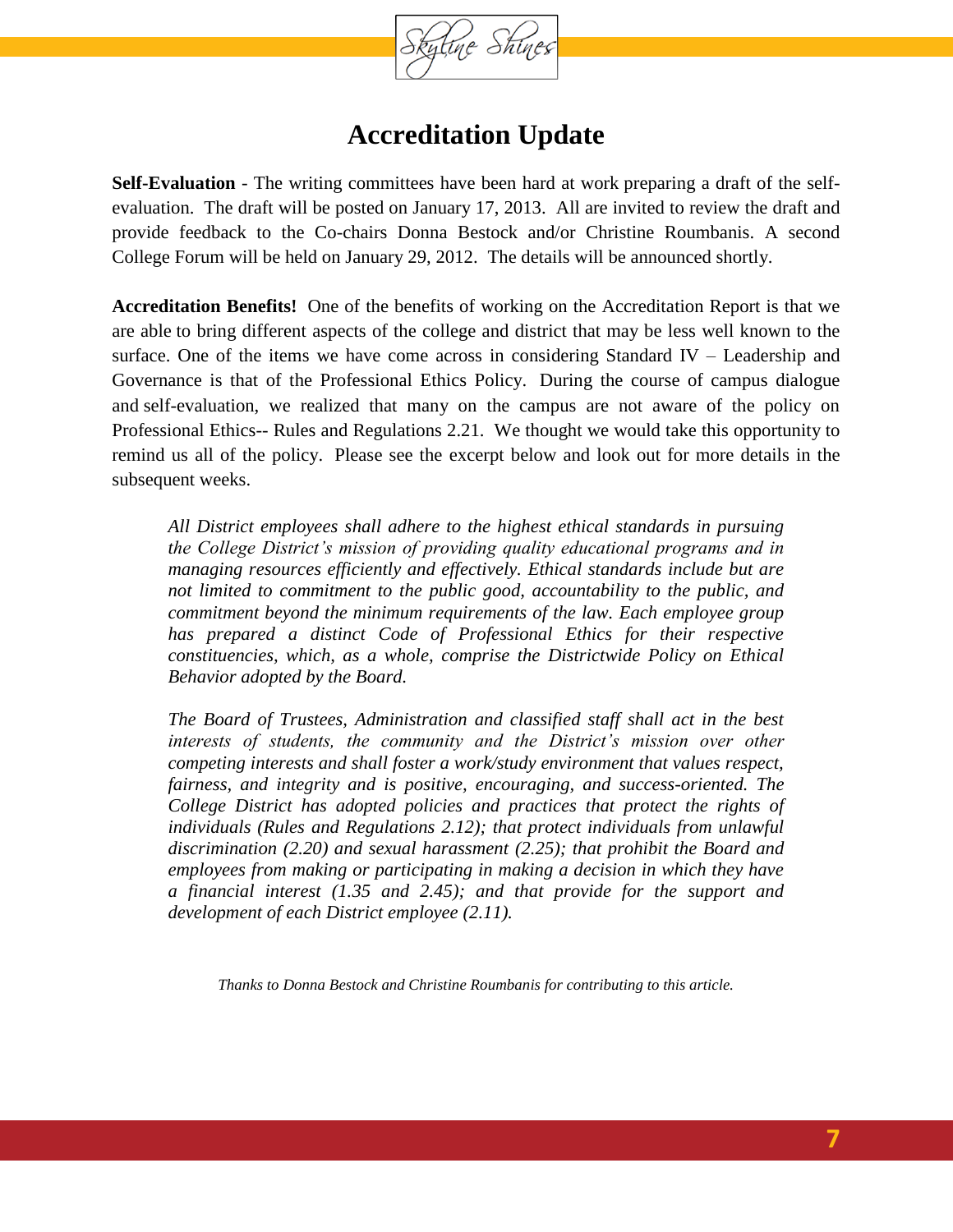

### **Environmental Science Courses by the NEW ESTM**

We are proud to announce that we have taken some major steps toward a new associate's degree and supporting certificate programs in home performance, energy efficiency, solar, and green entrepreneurship/small business management. We have named a new department, **Energy Systems Technology Management (ESTM), that will capture existing courses in our** Environmental Science and Technology (ENVS) program, as well as several new courses in solar, construction, home performance, management, and marketing, set to launch starting in Summer/Fall 2013 (pending state approvals).

There's lots for us to celebrate here at the end of 2012!

Starting right away in January, we wanted to let you, your employees, and your colleagues know about our **Spring 2013 Schedule (SEE BELOW)** offering **SHORT-TERM EVENING courses** starting in January. Several courses map to Building Performance Institute**(BPI, Building Analyst)**and North American Board of Certified Energy Professionals **(NABCEP, Entry-level)**credentials. These courses are offered for \$46 per college unit + fees. (Additional costs apply for testing.)

An overview of our programs, classes, certificates, and jobs are at the following link: [http://www.skylinecollege.edu/envs](http://www.skylinecollege.edu/envs/certificatesindustry.php)

#### **WHAT TO DO IF YOU NEED MORE HELP:**

Call or email the department with any questions you might have about these classes or how to get into the classes.

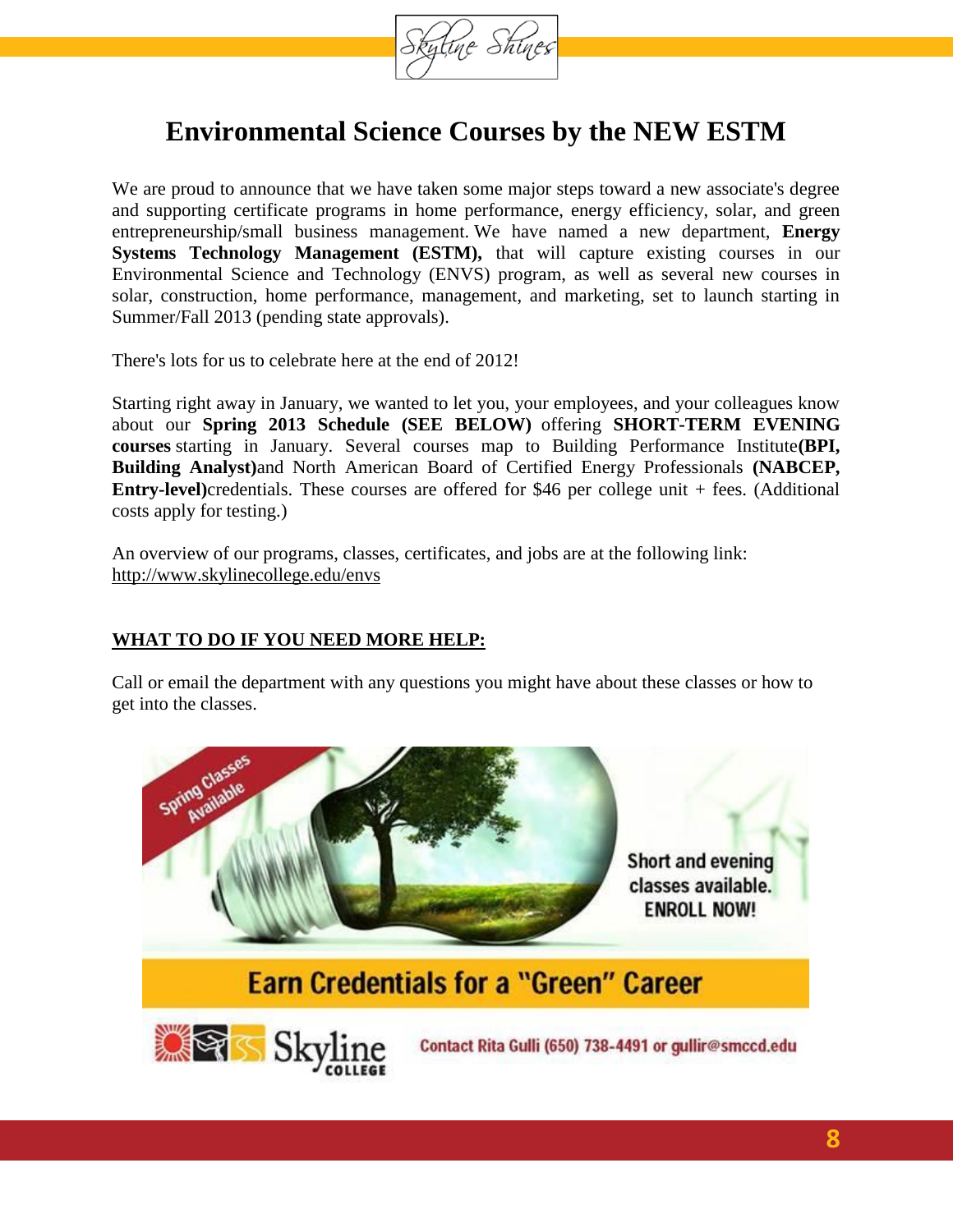

### **Coaches vs. Cancer Basketball Doubleheader**

Attend the Coaches vs. Cancer Basketball Doubleheader to benefit the American Cancer Society this Wednesday, January 16, 2013 at Skyline College. The women's team will play at 5pm against College of San Mateo and the Men's team will play at 7pm against Canada.



### **Save the Date!**

<span id="page-8-0"></span>

**WOW (Women on Writing):** Saturday, March 2, 2013

**Rock The School Bells:** Saturday, March 9, 2013

**13th Annual President's Breakfast:** Thursday, March 21, 2013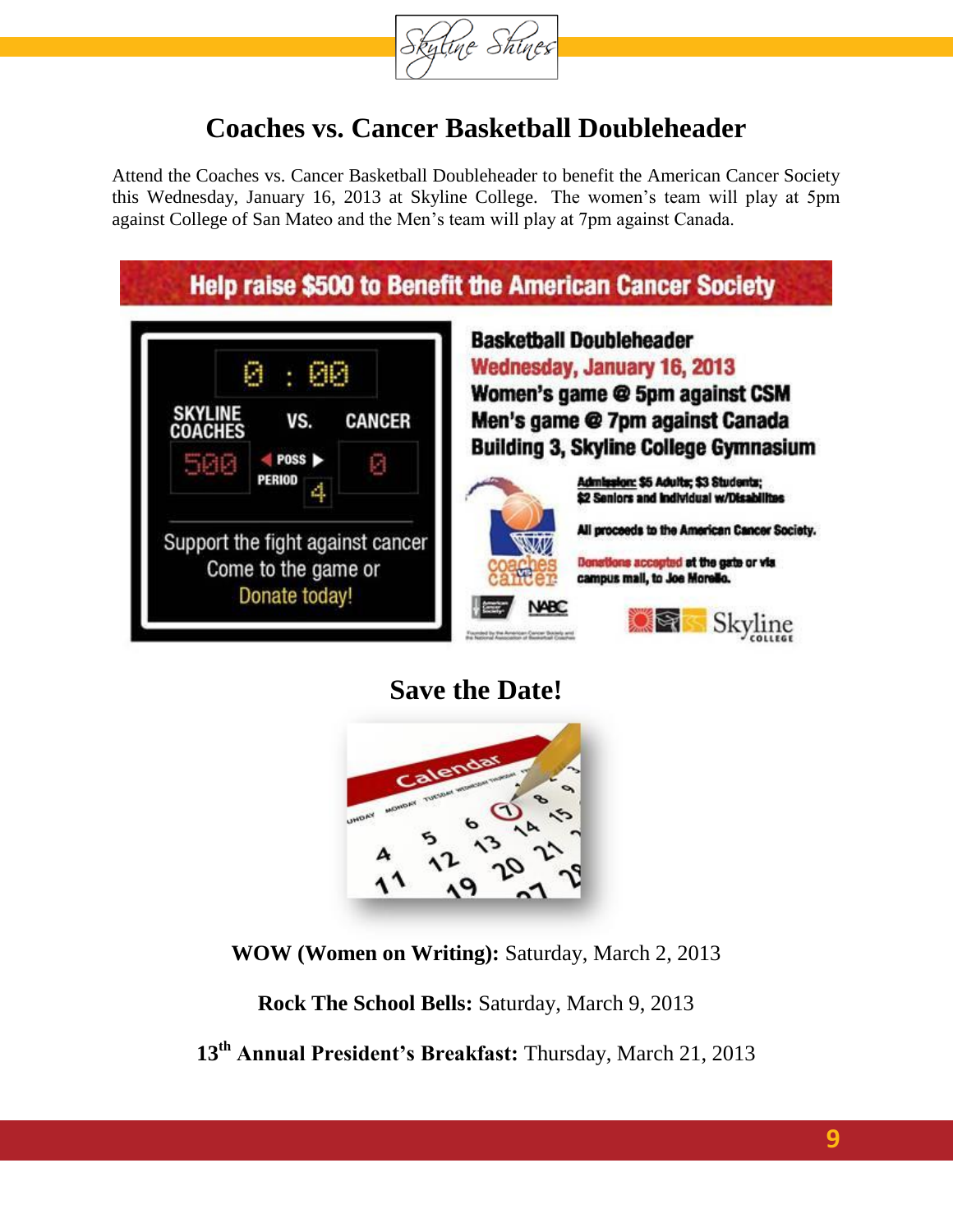

### **Parking Fees**



Effective, January 1, 2013, parking fees are as follows: • \$50 for Fall or Spring semester permit • \$25 for Summer permit • \$90 for two-term permit BOGG Waiver students: • \$30 for Fall or Spring semester • \$25 for Summer permit • \$60 for an two-term permit.

# **Coming Up…**

#### **Monday, January 14, 2012**

First day of spring semester classes

#### **Wednesday, January 16, 2013**

Coaches vs. Cancer Basketball Doubleheader, 5pm-9pm, Skyline College

For the latest information on events and activities happening at Skyline College, please view our calendar at the following link:<http://www.skylinecollege.edu/events/index.php>

If you would like to include your college event or activity on the calendar, please submit the event, date, time and location to Cherie M. Napier via email at [napierc@smccd.edu](mailto:napierc@smccd.edu).